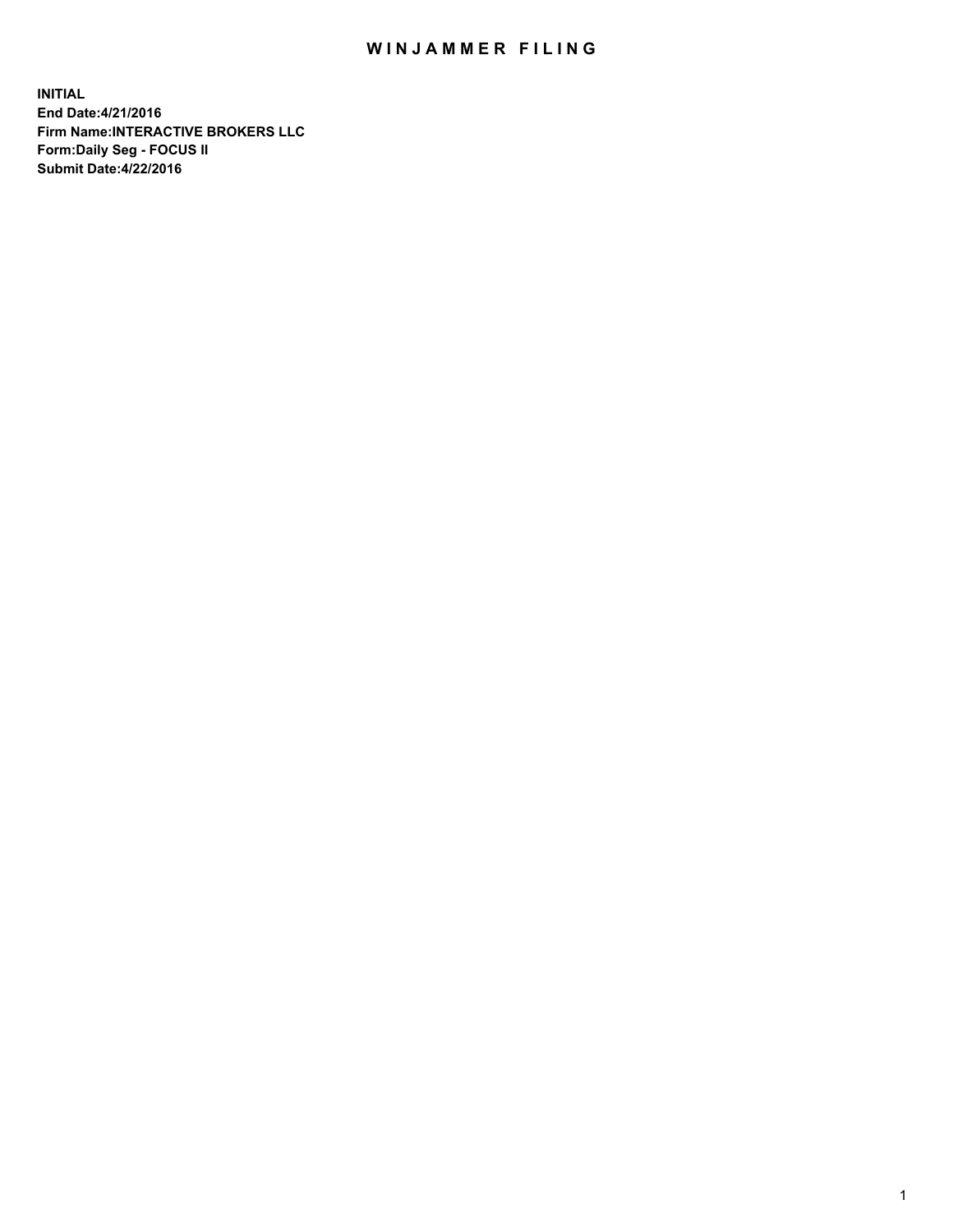## **INITIAL End Date:4/21/2016 Firm Name:INTERACTIVE BROKERS LLC Form:Daily Seg - FOCUS II Submit Date:4/22/2016 Daily Segregation - Cover Page**

| Name of Company<br><b>Contact Name</b><br><b>Contact Phone Number</b><br><b>Contact Email Address</b>                                                                                                                                                                                                                         | <b>INTERACTIVE BROKERS LLC</b><br><b>Alex Parker</b><br>203-618-7738<br>aparker@interactivebrokers.com |
|-------------------------------------------------------------------------------------------------------------------------------------------------------------------------------------------------------------------------------------------------------------------------------------------------------------------------------|--------------------------------------------------------------------------------------------------------|
| FCM's Customer Segregated Funds Residual Interest Target (choose one):<br>a. Minimum dollar amount: ; or<br>b. Minimum percentage of customer segregated funds required:% ; or<br>c. Dollar amount range between: and; or<br>d. Percentage range of customer segregated funds required between:% and%.                        | <u>0</u><br>155,000,000 245,000,000<br>0 <sub>0</sub>                                                  |
| FCM's Customer Secured Amount Funds Residual Interest Target (choose one):<br>a. Minimum dollar amount: ; or<br>b. Minimum percentage of customer secured funds required:%; or<br>c. Dollar amount range between: and; or<br>d. Percentage range of customer secured funds required between: % and %.                         | <u>0</u><br>80,000,000 120,000,000<br><u>00</u>                                                        |
| FCM's Cleared Swaps Customer Collateral Residual Interest Target (choose one):<br>a. Minimum dollar amount: ; or<br>b. Minimum percentage of cleared swaps customer collateral required:%; or<br>c. Dollar amount range between: and; or<br>d. Percentage range of cleared swaps customer collateral required between:% and%. | <u>0</u><br>0 <sub>0</sub><br>0 <sub>0</sub>                                                           |

Attach supporting documents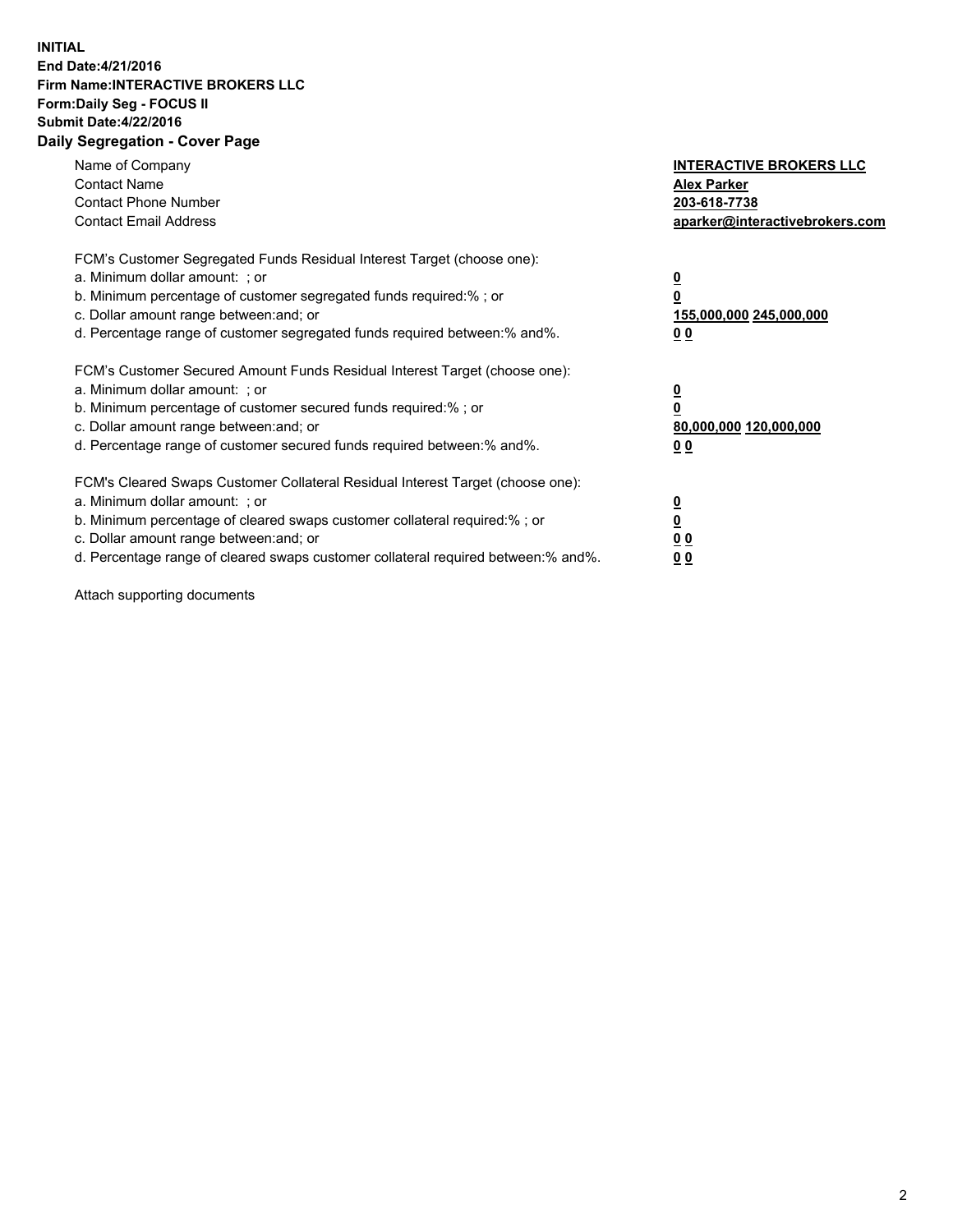## **INITIAL End Date:4/21/2016 Firm Name:INTERACTIVE BROKERS LLC Form:Daily Seg - FOCUS II Submit Date:4/22/2016 Daily Segregation - Secured Amounts**

|     | Daily Jegregation - Jeculed Aniounts                                                        |                                   |
|-----|---------------------------------------------------------------------------------------------|-----------------------------------|
|     | Foreign Futures and Foreign Options Secured Amounts                                         |                                   |
|     | Amount required to be set aside pursuant to law, rule or regulation of a foreign            | $0$ [7305]                        |
|     | government or a rule of a self-regulatory organization authorized thereunder                |                                   |
| 1.  | Net ledger balance - Foreign Futures and Foreign Option Trading - All Customers             |                                   |
|     | A. Cash                                                                                     | 315,959,110 [7315]                |
|     | B. Securities (at market)                                                                   | $0$ [7317]                        |
| 2.  | Net unrealized profit (loss) in open futures contracts traded on a foreign board of trade   | 242,359 [7325]                    |
| 3.  | Exchange traded options                                                                     |                                   |
|     | a. Market value of open option contracts purchased on a foreign board of trade              | 104,587 [7335]                    |
|     | b. Market value of open contracts granted (sold) on a foreign board of trade                | -273,333 [7337]                   |
| 4.  | Net equity (deficit) (add lines 1. 2. and 3.)                                               | 316,032,723 [7345]                |
| 5.  | Account liquidating to a deficit and account with a debit balances - gross amount           | 105,641 [7351]                    |
|     | Less: amount offset by customer owned securities                                            | 0 [7352] 105,641 [7354]           |
| 6.  |                                                                                             |                                   |
|     | Amount required to be set aside as the secured amount - Net Liquidating Equity              | 316,138,364 [7355]                |
|     | Method (add lines 4 and 5)                                                                  |                                   |
| 7.  | Greater of amount required to be set aside pursuant to foreign jurisdiction (above) or line | 316,138,364 [7360]                |
|     | 6.                                                                                          |                                   |
|     | FUNDS DEPOSITED IN SEPARATE REGULATION 30.7 ACCOUNTS                                        |                                   |
| 1.  | Cash in banks                                                                               |                                   |
|     | A. Banks located in the United States                                                       | $0$ [7500]                        |
|     | B. Other banks qualified under Regulation 30.7                                              | $0$ [7520] 0 [7530]               |
| 2.  | Securities                                                                                  |                                   |
|     | A. In safekeeping with banks located in the United States                                   | 367,888,146 [7540]                |
|     | B. In safekeeping with other banks qualified under Regulation 30.7                          | 0 [7560] 367,888,146 [7570]       |
| 3.  | Equities with registered futures commission merchants                                       |                                   |
|     | A. Cash                                                                                     | $0$ [7580]                        |
|     | <b>B.</b> Securities                                                                        | $0$ [7590]                        |
|     | C. Unrealized gain (loss) on open futures contracts                                         | $0$ [7600]                        |
|     | D. Value of long option contracts                                                           | $0$ [7610]                        |
|     | E. Value of short option contracts                                                          | 0 [7615] 0 [7620]                 |
| 4.  | Amounts held by clearing organizations of foreign boards of trade                           |                                   |
|     | A. Cash                                                                                     | $0$ [7640]                        |
|     | <b>B.</b> Securities                                                                        | $0$ [7650]                        |
|     | C. Amount due to (from) clearing organization - daily variation                             | $0$ [7660]                        |
|     | D. Value of long option contracts                                                           | $0$ [7670]                        |
|     | E. Value of short option contracts                                                          | 0 [7675] 0 [7680]                 |
| 5.  | Amounts held by members of foreign boards of trade                                          |                                   |
|     | A. Cash                                                                                     | 64,154,811 [7700]                 |
|     | <b>B.</b> Securities                                                                        | $0$ [7710]                        |
|     | C. Unrealized gain (loss) on open futures contracts                                         | $-2,665,630$ [7720]               |
|     | D. Value of long option contracts                                                           | 104,581 [7730]                    |
|     | E. Value of short option contracts                                                          | -273,319 [7735] 61,320,443 [7740] |
| 6.  | Amounts with other depositories designated by a foreign board of trade                      | 0 [7760]                          |
| 7.  | Segregated funds on hand                                                                    | $0$ [7765]                        |
| 8.  | Total funds in separate section 30.7 accounts                                               | 429,208,589 [7770]                |
| 9.  | Excess (deficiency) Set Aside for Secured Amount (subtract line 7 Secured Statement         | 113,070,225 [7380]                |
|     | Page 1 from Line 8)                                                                         |                                   |
| 10. | Management Target Amount for Excess funds in separate section 30.7 accounts                 | 80,000,000 [7780]                 |
| 11. | Excess (deficiency) funds in separate 30.7 accounts over (under) Management Target          | 33,070,225 [7785]                 |
|     |                                                                                             |                                   |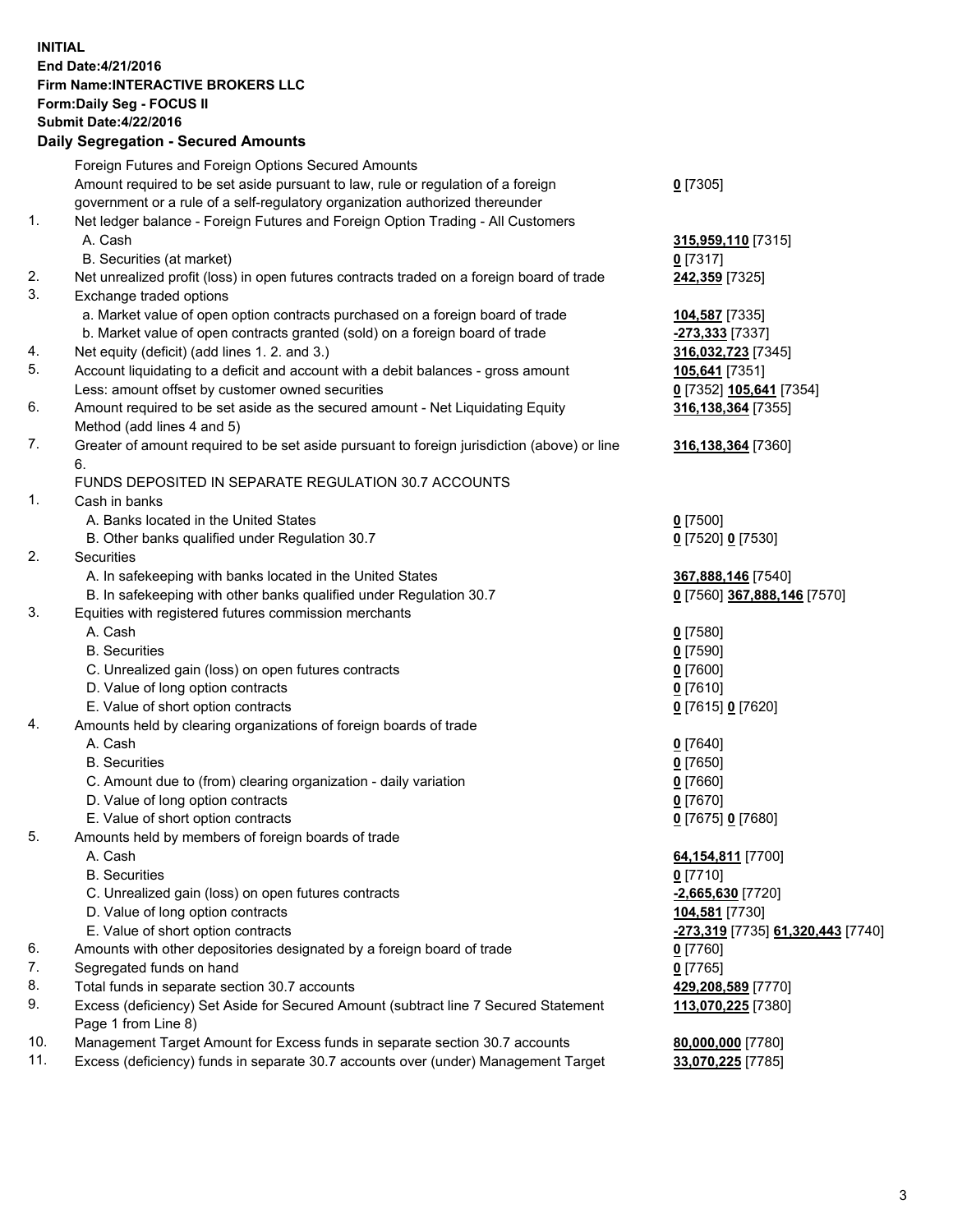**INITIAL End Date:4/21/2016 Firm Name:INTERACTIVE BROKERS LLC Form:Daily Seg - FOCUS II Submit Date:4/22/2016 Daily Segregation - Segregation Statement** SEGREGATION REQUIREMENTS(Section 4d(2) of the CEAct) 1. Net ledger balance A. Cash **2,755,997,219** [7010] B. Securities (at market) **0** [7020] 2. Net unrealized profit (loss) in open futures contracts traded on a contract market **-67,653,641** [7030] 3. Exchange traded options A. Add market value of open option contracts purchased on a contract market **220,931,336** [7032] B. Deduct market value of open option contracts granted (sold) on a contract market **-295,912,969** [7033] 4. Net equity (deficit) (add lines 1, 2 and 3) **2,613,361,945** [7040] 5. Accounts liquidating to a deficit and accounts with debit balances - gross amount **1,145,574** [7045] Less: amount offset by customer securities **0** [7047] **1,145,574** [7050] 6. Amount required to be segregated (add lines 4 and 5) **2,614,507,519** [7060] FUNDS IN SEGREGATED ACCOUNTS 7. Deposited in segregated funds bank accounts A. Cash **186,486,645** [7070] B. Securities representing investments of customers' funds (at market) **1,535,761,741** [7080] C. Securities held for particular customers or option customers in lieu of cash (at market) **0** [7090] 8. Margins on deposit with derivatives clearing organizations of contract markets A. Cash **95,131,276** [7100] B. Securities representing investments of customers' funds (at market) **1,073,140,117** [7110] C. Securities held for particular customers or option customers in lieu of cash (at market) **0** [7120] 9. Net settlement from (to) derivatives clearing organizations of contract markets **18,603,267** [7130] 10. Exchange traded options A. Value of open long option contracts **220,909,480** [7132] B. Value of open short option contracts **-295,890,905** [7133] 11. Net equities with other FCMs A. Net liquidating equity **0** [7140] B. Securities representing investments of customers' funds (at market) **0** [7160] C. Securities held for particular customers or option customers in lieu of cash (at market) **0** [7170] 12. Segregated funds on hand **0** [7150] 13. Total amount in segregation (add lines 7 through 12) **2,834,141,621** [7180] 14. Excess (deficiency) funds in segregation (subtract line 6 from line 13) **219,634,102** [7190] 15. Management Target Amount for Excess funds in segregation **155,000,000** [7194]

16. Excess (deficiency) funds in segregation over (under) Management Target Amount Excess

**64,634,102** [7198]